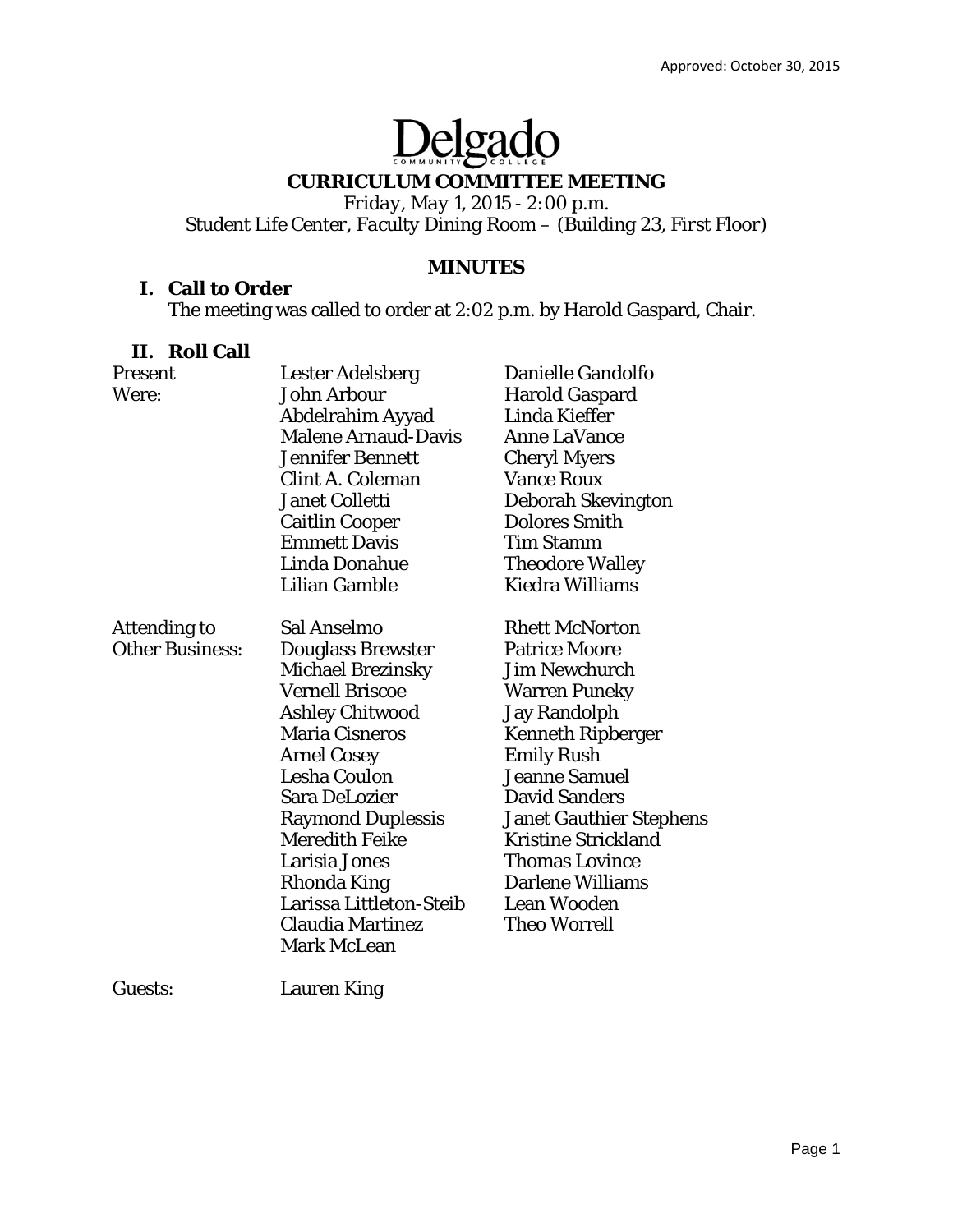## **III. Minutes of meeting of April 10, 2015**

#### **IV. Curriculum Operations Report – Tim Stamm**

a) Board of Regents for Louisiana Higher Education – Low Completer Review and Reporting

#### **V. Articulation and Transfer Initiatives**

a) Louisiana Common Course Name and Numbering / Statewide Matrix Social and Behavioral Sciences – Core Competencies/Descriptions – Review – April 15, 2015 (Rescheduled from February 27, 2015)

#### **VI. New Business**

#### a) **Allied Health/MSTH**

**New Course:** MSTH-104: Anatomy and Physiology for Massage Therapists (2-3-3 / 75). Creation of a new course, MSTH-104: Anatomy and Physiology for Massage Therapists, designed to provide students with a strong foundation of understanding the human body to be able to be competent practitioners within the field of massage therapy. Course description: "Study of basic human anatomy, physiology, and kinesiology with a focus on their relationship to massage therapy. Covers medical anatomical terminology as well as anatomy and physiology for all of the body systems. Basic disease and the healing processes as they relate to massage therapy will be addressed as well." Motion to accept proposal. **[Motion: Anne LaVance; Second: Janet Colletti; Carried, Unanimously].** 

#### b) **Allied Health/MSTH**

**Program Revision:** Certificate of Technical Studies in Massage Therapy. Revision of the C.T.S. in Massage Therapy: Add: MSTH-104: Anatomy and Physiology for Massage Therapists to Required Courses in Major; Add: MSTH-153: Massage Clinical Therapy to Required Courses in Major. Total Program Hours Increase *from* **28** *to* **32**. Program modifications are required to meet Title 46 Educational Requirements as precursors for licensure: "*The minimum 500 in-class hours shall consist of 325 hours dedicated to the study of massage therapy techniques and clinical practicum-related modalities, 125 hours dedicated to the study of anatomy and physiology, and 50 hours of discretionary related course work including, but not limited to, hydrotherapy, business practices and professional ethics, health and hygiene, and cardiopulmonary resuscitation (CPR) and first aid."* Motion to accept proposal. **[Motion: Kiedra Williams; Second: Janet Colletti; Carried, Unanimously].**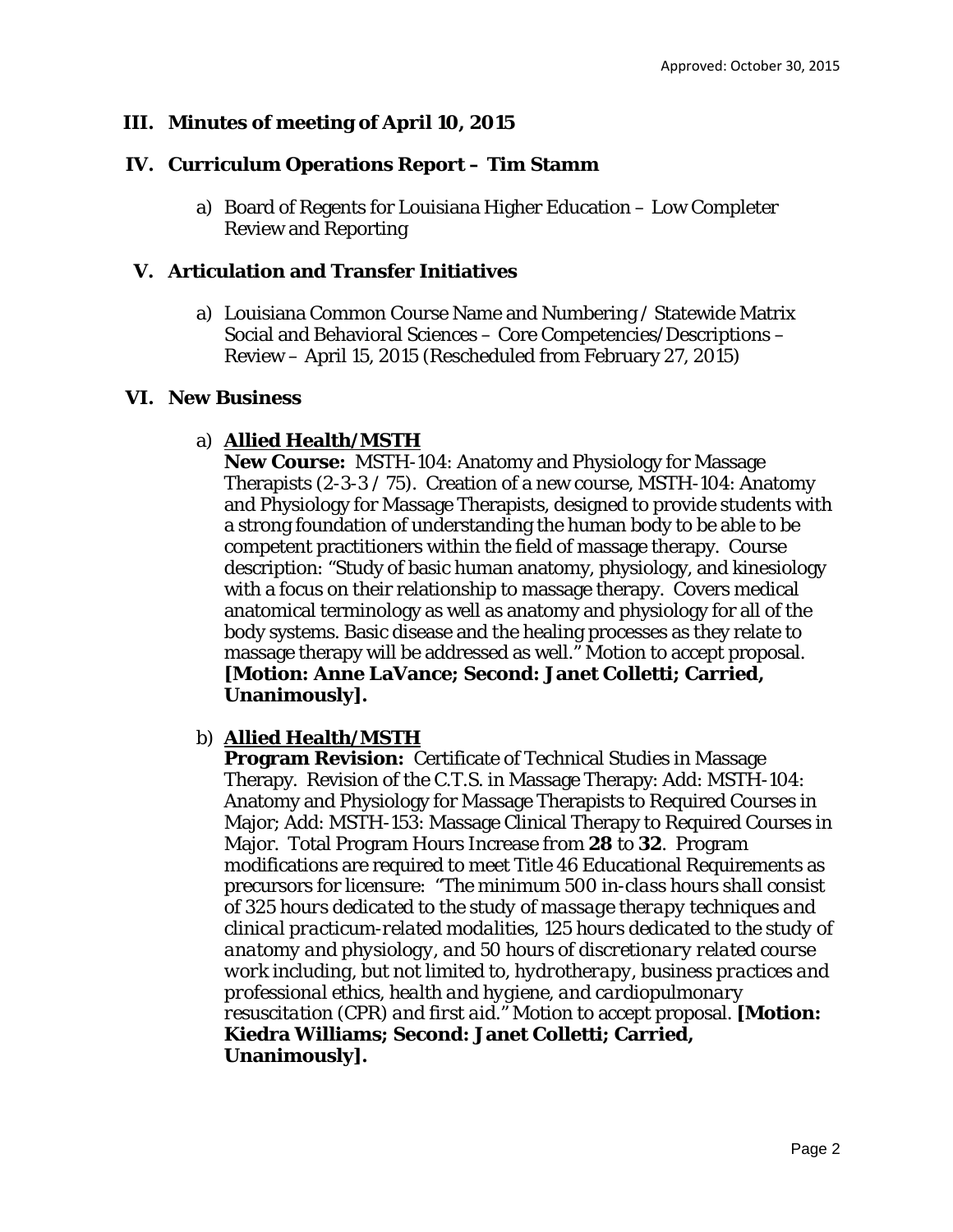c) *The agenda was ordered and items were combined for discussion. Original Placement Items VI. c to VI. e.* 

## **Allied Health/PHAR**

**Change of Course Lecture-Credit and/Contact Hours:** PHAR-139: Information Technology for the Pharmacy Technician. Change the Lecture-Credit and/Contact Hours of PHAR-139: Information Technology for the Pharmacy Technician *from* 1-0-1 / 15 *to* 2-0-2 / 30.

## **Allied Health/PHAR**

**Change of Course Title:** PHAR-139: Information Technology for the Pharmacy Technician. Change the title of PHAR-139: Information Technology for the Pharmacy Technician *from* PHAR-139: Information Technology for the Pharmacy Technician *to* PHAR-139: Pharmacy Informatics. The revised title reflects current industry terminology. **Allied Health/PHAR** 

**Change of Course Description:** PHAR-139: Pharmacy Informatics. Change the description of PHAR-139: Pharmacy Informatics to state: "Data, information, knowledge, and technology involved with the medication use process." The revised description more accurately reflects the expected student learning outcomes for the course. Current description: "Overview of computer based Drug Information System and the role of pharmacy automation, pharmacy software, data entry, and bar coding." Motion to accept proposals. **[Motion: Warren Puneky; Second: Raymond Duplessis; Carried, Unanimously].** 

d) *The agenda was reordered. Original Placement item VI. f.*  **Allied Health/PHAR** 

**Concept Proposal of a New Instructional Program:** Associate of Applied Science in Pharmacy Technician. Expansion of the current Certificate of Technical Studies (C.T.S.) in Pharmacy Technician to the Associate of Applied Science degree level to address workforce needs and contemporary scope of practice.

Motion to accept proposal. **[Motion: Lilian Gamble; Second: Kiedra Williams; Carried, Unanimously].** 

e) *The agenda was reordered. Original Placement Item VI. g.*  **Allied Health/SURG** 

**Concept Proposal of a New Instructional Program:** Associate of Applied Science in Surgical Technology. Replacement of the existing Certificate of Technical Studies (C.T.S.) in Surgical Technology. The proposed A.A.S. program is designed to address contemporary workforce expectations of the Surgical Technologist. Motion to accept proposal. **[Motion: Linda Donahue; Second: Lester Adelsberg; Carried, Unanimously].** 

f) *The agenda was reordered. Original Placement Item VI. h.*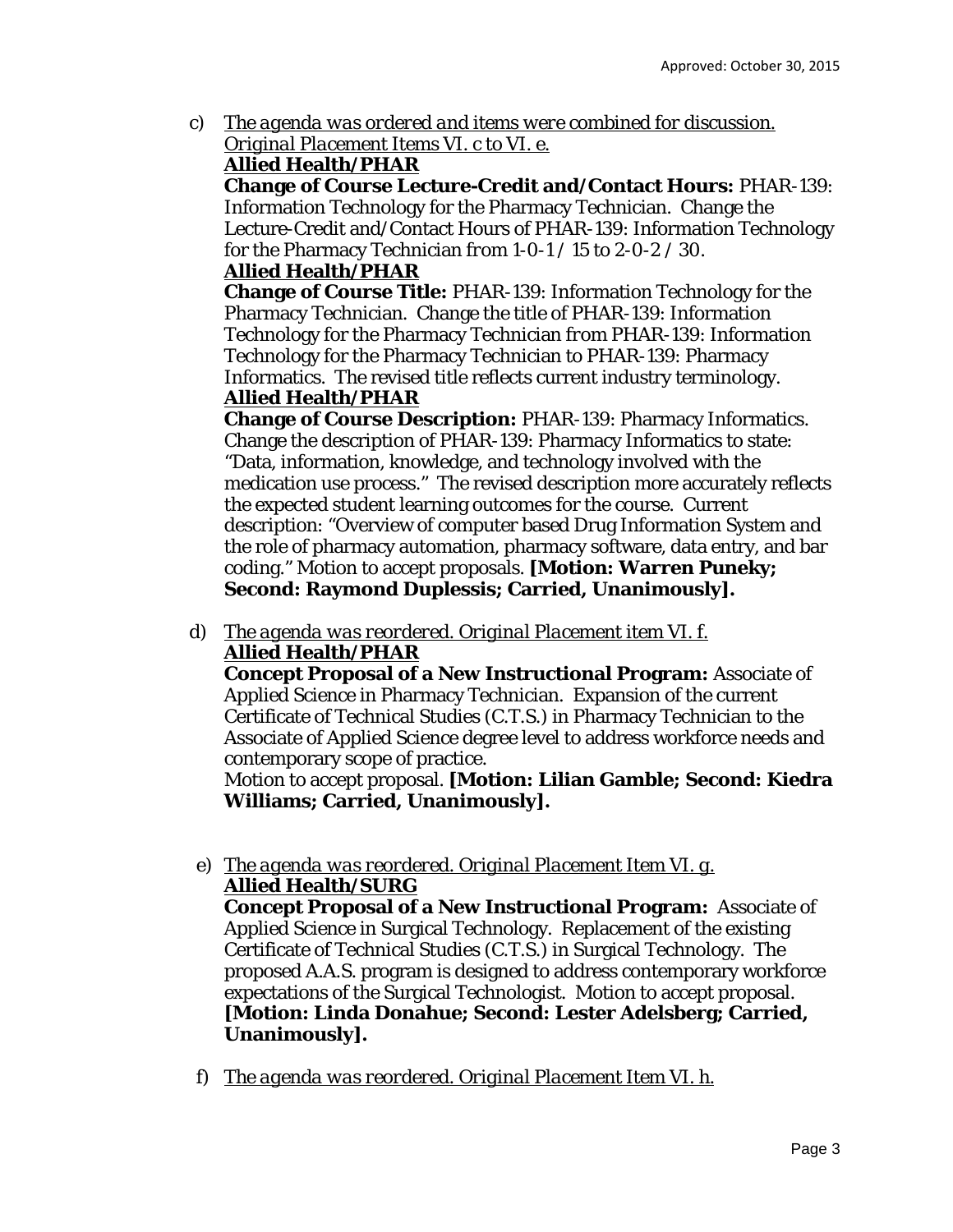# **Technical Division/WLDG**

**Concept Proposal of a New Instructional Program:** Technical Competency Area (T.C.A.) in FCAW & GMAW. The proposed Technical Competency Area will be an exit point in an existing Certificate of Technical Studies (C.T.S.) in Welding: Flux Cored Arc Welding and Gas Metal Arc Welding (FCAW and GMAW) Motion to accept proposal. **[Motion: Janet Colletti; Second: Jennifer Bennett; Carried, Unanimously].** 

g) T*he agenda was reordered. Original Placement Item VI. i.* **Nursing/Practical Nursing** 

**New Course:** PRNU-110: Medical Surgical Nursing I (11-20-16 / 465). Creation of a new course, PRNU-110: Medical Surgical Nursing I. The goal of this course is to provide the practical nursing student with opportunities to develop basic knowledge and psychomotor skills necessary for caring for adult and geriatric patients with acute and chronic commonly occurring health problems. Course description: "The nursing process with concurrent theory and clinical/lab experience. Application of the nursing process to the care of the medical-surgical patient in a variety of health care settings, including the care of the geriatric adult." Motion to accept proposal. **[Motion: Janet Colletti; Second: Linda Donahue; Carried, Unanimously].** 

h) *The agenda was reordered and items were combined for discussion. Original Placement Items VI. j. to VI. k* 

# **Nursing/Practical Nursing**

**Course Deletion:** PRNU-106: Medical-Surgical Nursing I. Delete the course, PRNU-106: Medical-Surgical Nursing I as it no longer meets instructional needs of the Practical Nursing Program.

## **Nursing/Practical Nursing**

**Course Deletion:** PRNU-108: Medical-Surgical Nursing II. Delete the course, PRNU-108: Medical-Surgical Nursing II as it no longer meets instructional needs of the Practical Nursing Program. Motion to accept proposals. **[Motion: Kiedra Williams; Second: Linda Donahue; Carried, Unanimously].** 

i) *The agenda was reordered. Original Placement Item V. l.*  **Nursing/Practical Nursing** 

**Change of Course Title:** PRNU-124: Medical-Surgical Nursing III. Change the title of PRNU-124: Medical-Surgical Nursing III *from* PRNU-124: Medical-Surgical Nursing III *to* PRNU-124: Medical-Surgical Nursing II. Motion to accept proposals. **[Motion: Warren Puneky; Second: Raymond Duplessis; Carried, Unanimously].** 

j) **Nursing/Practical Nursing Program Revision:** Technical Diploma in Nursing. Delete: PRNU-106: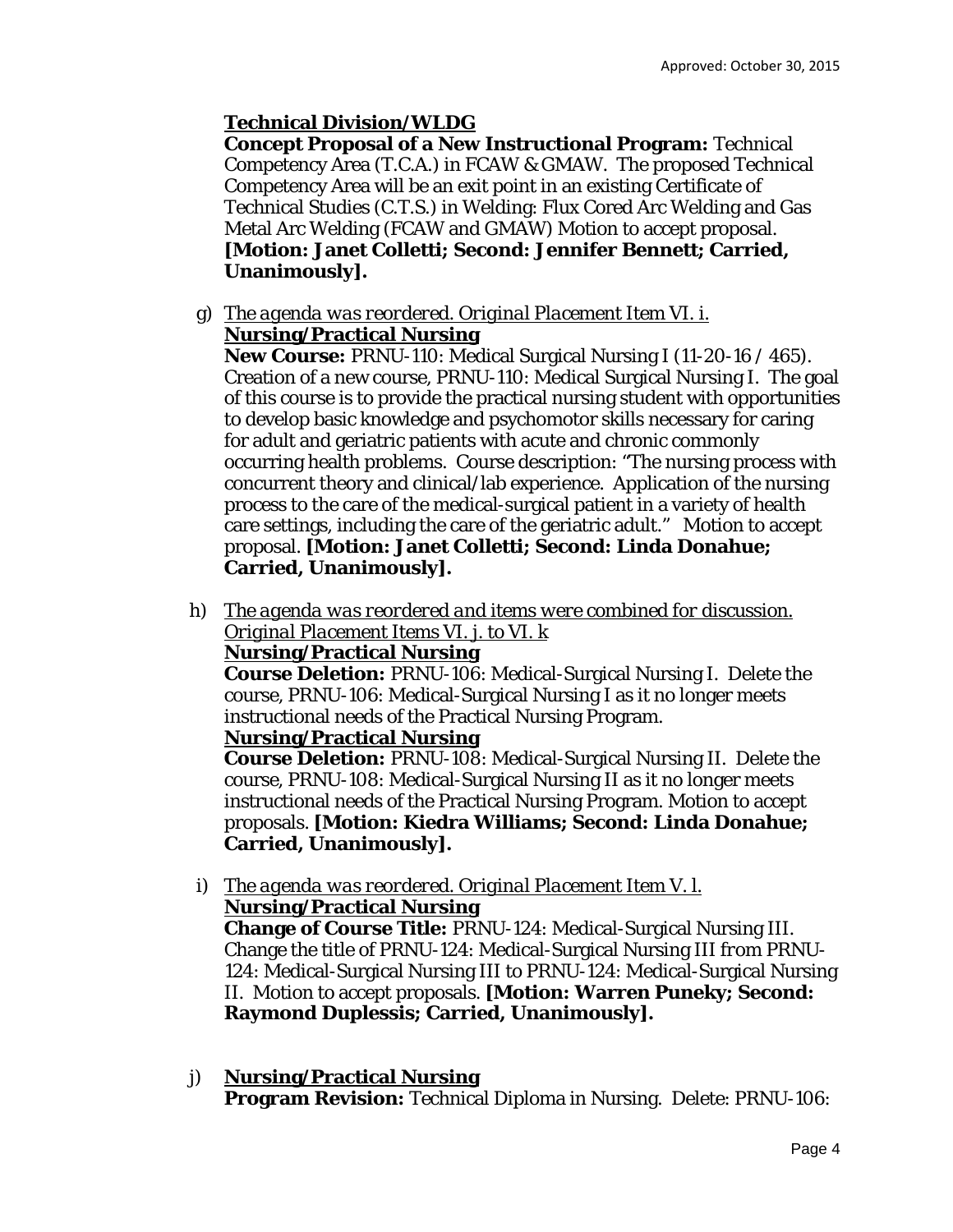Medical-Surgical Nursing I and PRNU-108: Medical-Surgical Nursing II from Courses Required in Major; Add: PRNU-110: Medical-Surgical Nursing I to Courses Required in Major. Total Program Hours remain the same. Motion to accept proposal **[Motion: Janet Colletti; Second: Lilian Gamble; Carried, Unanimously].** 

## **VII. Consent Agenda**

## a) **Technical Division/WLDG**

**Course Revision:** WLDG-201: Basic FCAW and GMAW. Revision of the course, WLDG-201: Basic FCAW and GMAW to include pulsed metal inert gas (MIG) welding learning outcomes. Addition of course competencies are in response to advisory board input and reflect an identified industry need.

# b) **Science & Mathematics/PHYS**

**Change of Course Title:** PHYS-101: Elementary Physics. Change the title of PHYS-101: Elementary Physics *from* PHYS-101: Elementary Physics *to* PHYS-101: Introduction to Concepts in Physics to comply with Louisiana Common Course Names/Descriptions. (Common Course: CPHY 1013)

# c) **Science & Mathematics/PHYS**

**Change of Course Description:** PHYS-101: Introduction to Concepts in Physics. Change the description of PHYS-101: Introduction to Concepts in Physics to state: "Survey of Concepts in Physics, for non-science majors."

# d) **Science & Mathematics/PHYS**

**Change of Course Title:** PHYS-107: Elementary Physics Laboratory. Change the name of PHYS-107: Elementary Physics Laboratory *from*  PHYS-107: Elementary Physics Laboratory *to* PHYS-107: Introduction to Concepts in Physics Lab to align with PHYS-101.

# e) **Communication/ENGL**

**Change of Course Title:** ENGL-205: Introduction to Short Story and Novel. Change the title of ENGL-205: Introduction to Short Story and Novel *from* ENGL-205: Introduction to Short Story and Novel *to* ENGL-205: Introduction to Fiction to comply with Louisiana Common Course Names/Descriptions (Common Course: CENL 2303).

# f) **Communication/ENGL**

**Change of Course Description:** ENGL-205: Introduction to Fiction. Change the description of ENGL-205: Introduction to Fiction to state: "Introduction to fiction; includes critical analysis and writing about fiction."

# g) **Communication/ENGL**

**Change of Course Description:** ENGL-251: Creative Writing (Various Genres) to state: "Writing for workshop criticism, practice in theory and techniques appropriate to the genre. (May include fiction, drama, screen